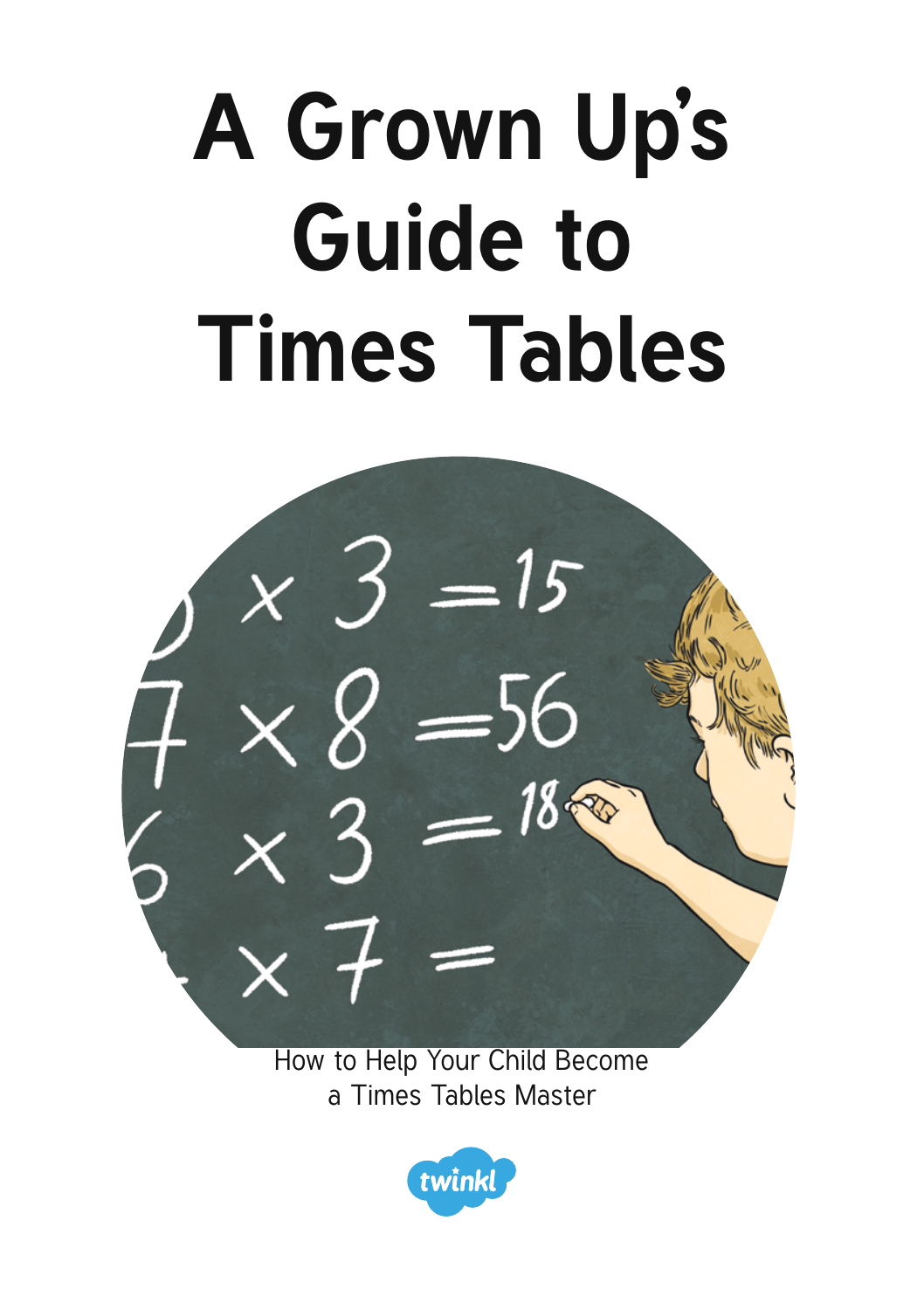# Introduction

Times tables have always been a fundamental part of the British educational system - from standing up and reciting them by rote, to writing them out over and over again – and continue to be today. Times tables are an essential part of mathematics, and underpin many other areas of the challenging KS2 maths curriculum such as working with fractions, decimals and percentages. It is important that your child has a strong knowledge of times tables which will help them in many other areas of the curriculum. Additionally, in the near future, Year 6 pupils will be expected to take a multiplication test based on their times tables knowledge.

#### **So What Are the Current Expectations?**

In the current National Curriculum, by Year 4, children are expected to 'recall multiplication and division facts for multiplication tables up to 12 × 12'. This means that not only do they have to know all their times tables, but they also have to know the inverse division facts. For example, in addition to knowing times tables facts such as:

$$
5 \times 7 = 35
$$
  
and  

$$
7 \times 5 = 35
$$

children have to use this knowledge to calculate inverse division facts such as:

> $35 \div 7 = 5$ and  $35 \div 5 = 7$

### **How Do I Help My Child?**

All children have preferred ways to learn – just like we do as adults! Your child may like to write out times tables over and over again, or they may learn best when singing, dancing or playing a board game. There a many different ways to practise times tables. In this guide, you will find a variety of activities to help your child practise their times tables. Choose the activities which your child enjoys the most and helps them to learn best. That way, you'll help your child to become a 'Times Tables Master'.

# **Times Tables Games and Activities 1. The Traditional Methods**

It's often said that the old ways are the best and certainly this can be the case when learning times tables, but they don't always suit every child, so be mindful of which methods you child prefers the most.

**Recite the times table:** This is the simplest way to practise times tables as it can be done any time and in any place – walking to school, in the car, at bedtime – simply say the times table together.

**Write it out:** Again, simple, but it can be very effective. Simply write out the times table you are working on over and over again until your child knows it.

**Quick-fire questions:** Whether out walking, in the park or at home, ask your child mixed calculations from the times table you are learning and keep doing it until they can get them all right. Don't forget to ask the inverse questions too (see introduction).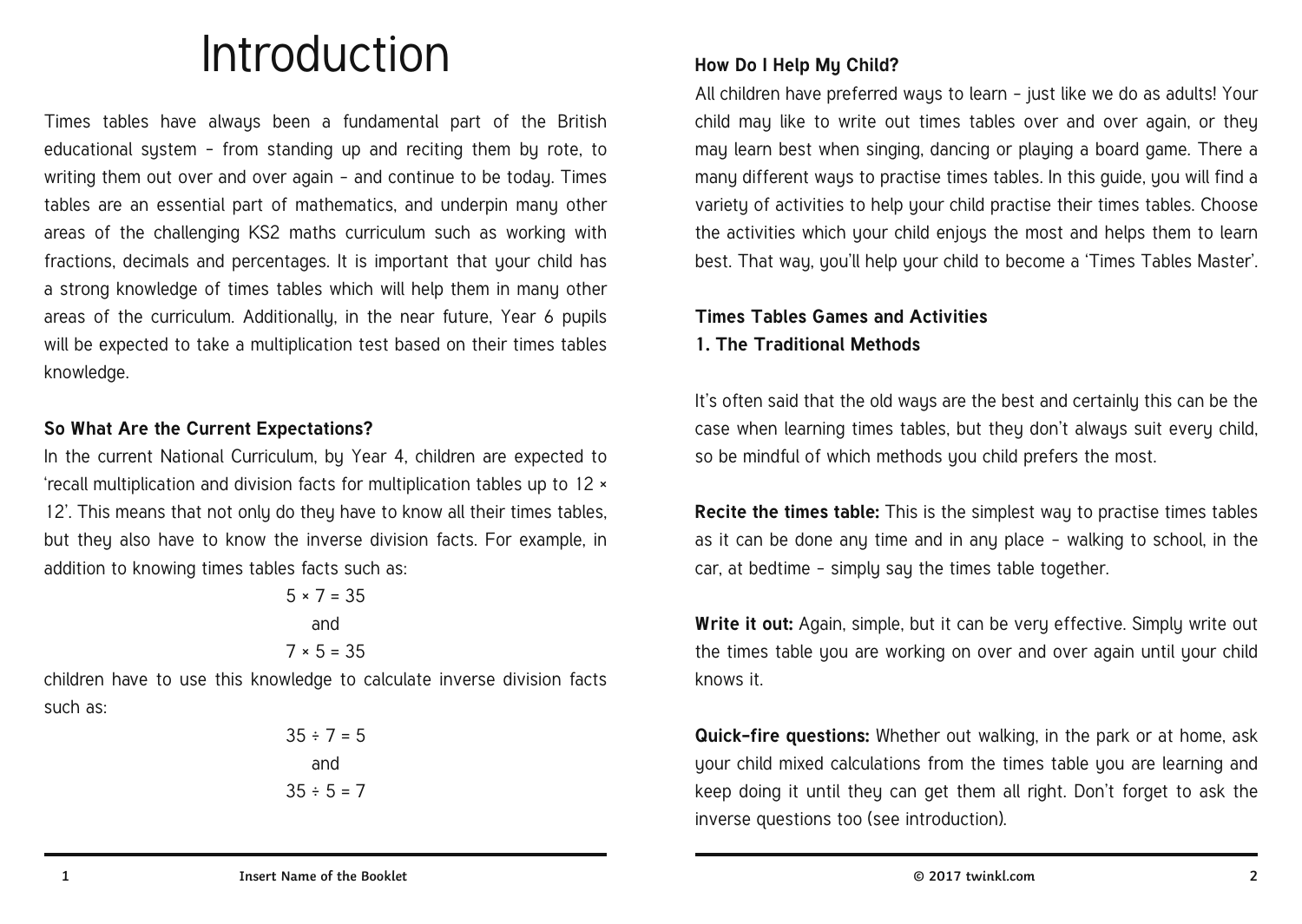#### **2. Sing Your Times Tables**

Music and jingles really aid our memory and can help us learn a variety of things, including times tables. Have a quick search on the Internet and you will find a plethora of songs. There are also great apps out there with times table songs to learn. Make sure that you watch any videos first to check that they are suitable for your children.

Another option is to write your own song. This is a great activity as it will get your child's creative juices flowing. They can try to match the times tables facts to an existing song that they know, such as a nursery rhyme or their favourite pop song.

#### **3. Use Building Bricks**

Bringing a favourite toy into learning makes any activity fun. Ask your child to make an array that shows a times table question using building bricks. For example:



In the array above, each row has five dots and there are five columns. Therefore, when we multiply the length by the width, you get 25 dots in the square. Your child could try to create an array with bricks for all the calculations in a particular times table such as  $2 \times 2$ ,  $3 \times 2$ ,  $4 \times 2$  etc.

A great variation of this is to make arrays using sweets. The best thing about this is that when they have completed their times tables practice you can share the sweets at the end (see if you can divide them between people equally, to help learn division facts)!

## **4. Computer Games**

Does your child love playing on a tablet, laptop or mobile phone? There are now a range of online games and apps that you can play to help you learn the times tables. A quick search in your app store or online will help you find many different variations of times tables games. One example is **[Space Explorer: Times Tables Game](http://www.twinkl.co.uk/resource/T-GO-07-space-explorers-times-tables)** . In this game, your child can practise multiplication facts for all times tables up to  $10 \times 10$  within a time limit.

#### **5. Dance Mat**

This is a fun activity if your child likes moving around. On sheets of paper, write out some answers to the multiplications you want your child to practise, for example the 3 × table. Place them in a circle on the floor and ask your child to stand in the middle. Say a question, for example  $3 \times 3$ , and your child has to tap the answer with their foot. Try to get faster at this so that it becomes a dance.

This activity can be varied by jumping from answer to answer, using chalk on the ground outside. Watch it wash away the next time it rains without leaving any mess!